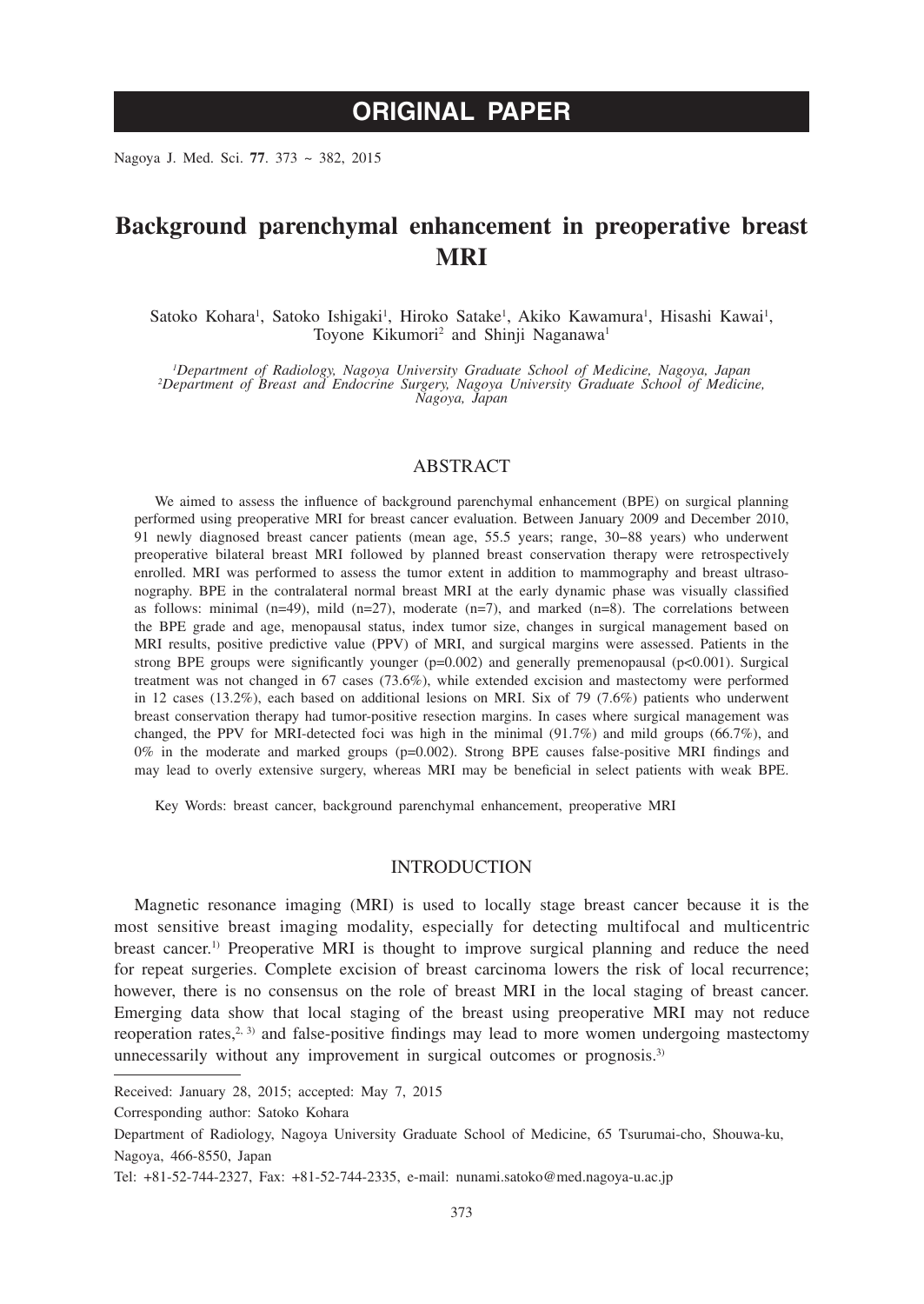Detecting malignancy by MRI relies on the differential enhancement between neoplastic tissue and normal breast parenchyma. Background parenchymal enhancement (BPE) on breast MRI refers to the normal enhancement of the fibroglandular tissue and is categorized by the Breast Imaging Reporting and Data System (BIRADS) as minimal, mild, moderate, and marked.<sup>4)</sup> Moderate and marked BPE can possibly be misinterpreted as suspicious or may mask actual malignant lesions.<sup>5, 6)</sup> Although it is important to understand limitations of the ability of MRI on surgical planning, to date, it is unclear if and how the degree of BPE influences MRI interpretation. Nevertheless, most studies of preoperative breast MRI do not consider the degree of BPE.

The purpose of this study was to assess whether the degree of BPE affected surgical planning for primary breast cancer and to determine whether patients were more likely to undergo appropriate and complete surgical excision based on preoperative MRI findings. The rate of change in surgical management based on the MRI results was evaluated. We also examined the histological incidence of additional lesions that were detected by pre-operative breast MRI but missed on conventional diagnostic methods.

## MATERIALS AND METHODS

#### *Study Patients*

The institutional review board approved the retrospective data collection and analysis for this study, and waived the requirement for informed patient consent.

The institutional breast image database was searched to recruit patients who underwent mammography (MMG), ultrasonography (US), and MRI of both breasts from January 2009 to December 2010 at our hospital. During this period, 248 consecutive female patients underwent bilateral breast MRI to assess the extent of a known primary tumor. Women who were not treated at our hospital ( $n = 45$ ), received chemotherapy or hormonal therapy ( $n = 38$ ), had bilateral breast cancer ( $n = 12$ ), had poor quality images due to artifacts ( $n = 2$ ), or underwent MMG/US and MRI more than 2 months apart  $(n = 2)$  were excluded. We also excluded 58 women who underwent an initial mastectomy due to MMG/US findings or patient discretion. The remaining 91 female patients (mean age, 55.5 years; range, 30–88 years) planning breast conservation therapy due to MMG/US findings were enrolled in this study.

#### *Mammography*

Mammography was performed using a full-field digital mammography unit equipped with a 24 × 29-cm amorphous selenium detector at 70-μm pixels (Lorad Selenia, Hologic, Danbury, CT, USA). The medio-lateral oblique and cranio-caudal views were acquired for each breast. All mammograms were evaluated on two monochrome 5-megapixel liquid crystal displays (MF-GD5621HD,  $2,048 \times 2,560$  pixels,  $21.3$  inch; BARCO, Torhout, Belgium) using image viewer software (Mammoread; TOYO Corporation, Tokyo, Japan).

### *Ultrasonography*

Whole breast US examinations were performed independently by four breast radiologists each with more than 10 years of breast US experience. A digital electronic ultrasound unit (EUB-8500; Hitachi Medical, Tokyo, Japan) equipped with a 6–14 MHz linear array probe (EUP-L65, Hitachi Medical) was used in all patients.

#### *MRI*

Patients were examined in the prone position using a 3-T MRI unit (MAGNETOM Trio;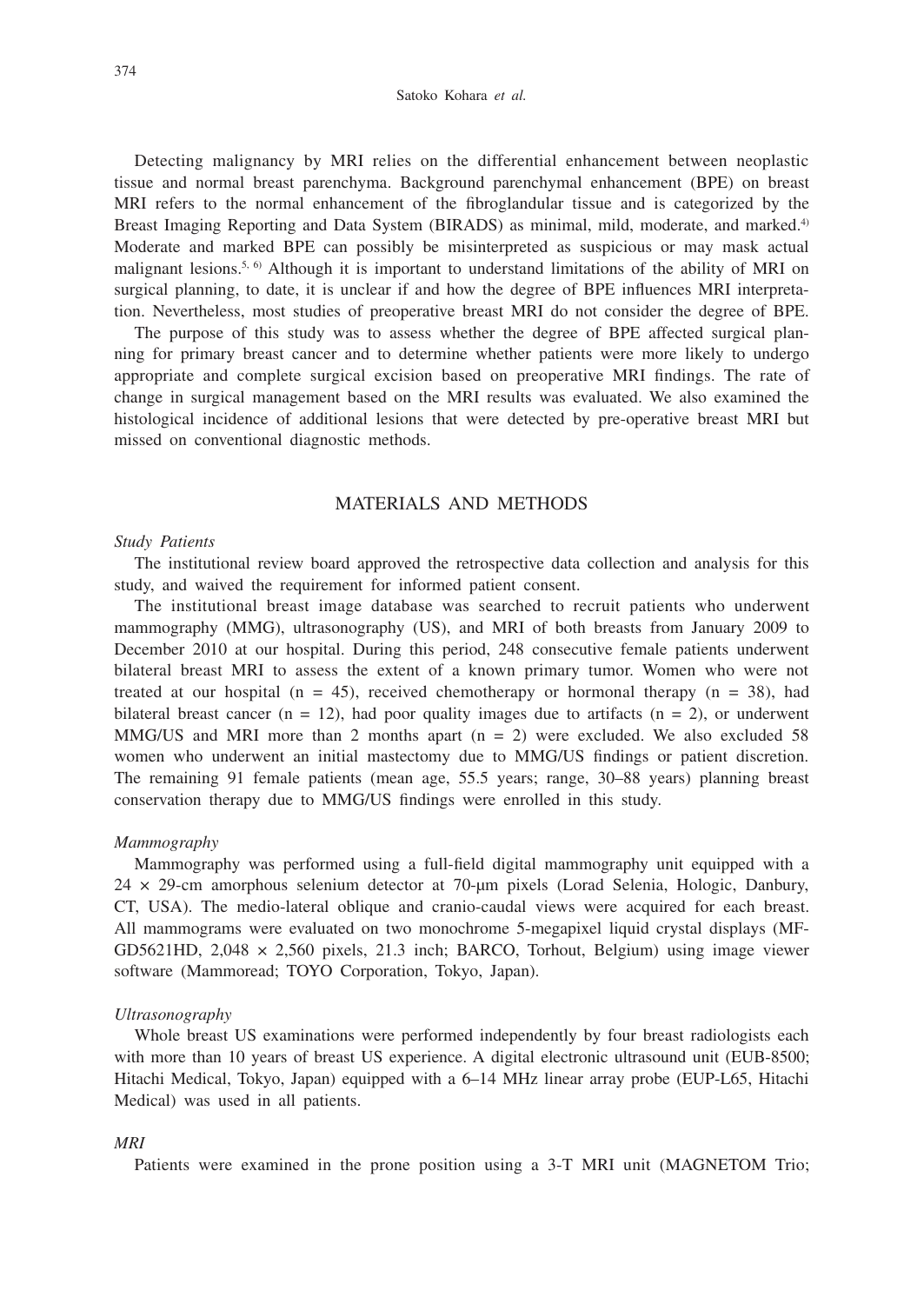Siemens Medical Solutions, Erlangen, Germany) with a dedicated 4-channel phased-array bilateral breast coil. Before administering the contrast media, axial bilateral fat-suppressed T2-weighted fast spin-echo images were acquired. Dynamic axial bilateral fat-suppressed, high-resolution T1-weighted three-dimensional fast gradient echo breast images (VIEWS) were sequentially acquired before and 75, 185 and 295 s after administering the contrast medium. For dynamic studies, gadopentetate dimeglumine (Magnevist; Bayer Schering, Osaka, Japan) was administered intravenously using a power injector at 0.1 mmol/kg and a flow rate of 2 ml/s, followed by a 20-mL saline bolus. The imaging parameters for VIEWS sequences were as follows: TR/TE 4.2/1.8 ms, flip angle 15°, field of view 340  $\times$  340 mm, matrix 512  $\times$  410, thickness 0.9 mm, acquisitions 1, and acquisition time 110 s. SPAIR for fat suppression and a parallel imaging technique using a GRAPPA acceleration factor of two were also applied. Using these parameters, the spatial voxel size was  $0.7 \times 0.8 \times 0.9$  mm. After image acquisition, the unenhanced images were subtracted from the contrast-enhanced images on a pixel-by-pixel basis.

#### *Surgical planning*

Surgical therapy was initially determined based on the MMG/ US findings. Surgery was subsequently altered to an extended excision or mastectomy based on additional suspicious MRI findings. If no additional foci were found on MRI, then the surgical management was not changed. An extended excision was performed if the lesion exhibited ductal or multifocal spread in the same quadrant as the index cancer and was at least 10 mm larger on MRI than on MMG/US. Mastectomy was performed instead of breast conservation if additional suspicious foci were found in a quadrant different from that of the index cancer, such as wide ductal spread in multiple quadrants or multicentric spread. Typically, suspicious MRI lesions that contradicted the MMG/US findings were evaluated further through additional studies such as a second-look US or an image-guided needle biopsy prior to changing the initial therapy. However, additional studies were not performed in some patients that had additional MRI findings highly suggestive of malignancy, such as a wide distribution of breast cancer, or in patients with no indication for breast-conserving surgery.

All MMG/US and MRI examinations were prospectively interpreted by experienced radiologists. The additional MRI findings were evaluated by both the radiologists and surgeons, and the final surgical plan was made considering the potential cosmetic outcome.

## *Background parenchymal enhancement grade*

BPE in MRI was reviewed retrospectively in consensus by two radiologists (S.I. and H.S., with 10 years and 16 years of breast imaging experience, respectively), who were blinded to the patient age, menopausal status, initial MRI report, history of MMG/US, and histopathologic findings. The BPE of the entire breast parenchyma was visually assessed in the contralateral normal breast using a combination of post-contrast fat-suppressed T1-weighted and first phase subtraction images (75 s after contrast administration). The BPE was graded into four categories: minimal enhancement ( $\leq 25\%$  enhancement of the glandular tissue); mild enhancement (26–50%) enhancement); moderate enhancement  $(51–75%)$ ; and marked enhancement (>75% enhancement; Figs. 1–4).

#### *Histopathological evaluation*

The histopathologic specimens were selected for lesion evaluation. Samples for histopathological examination were prepared from five serial slices of the specimens measuring 5–10 mm each.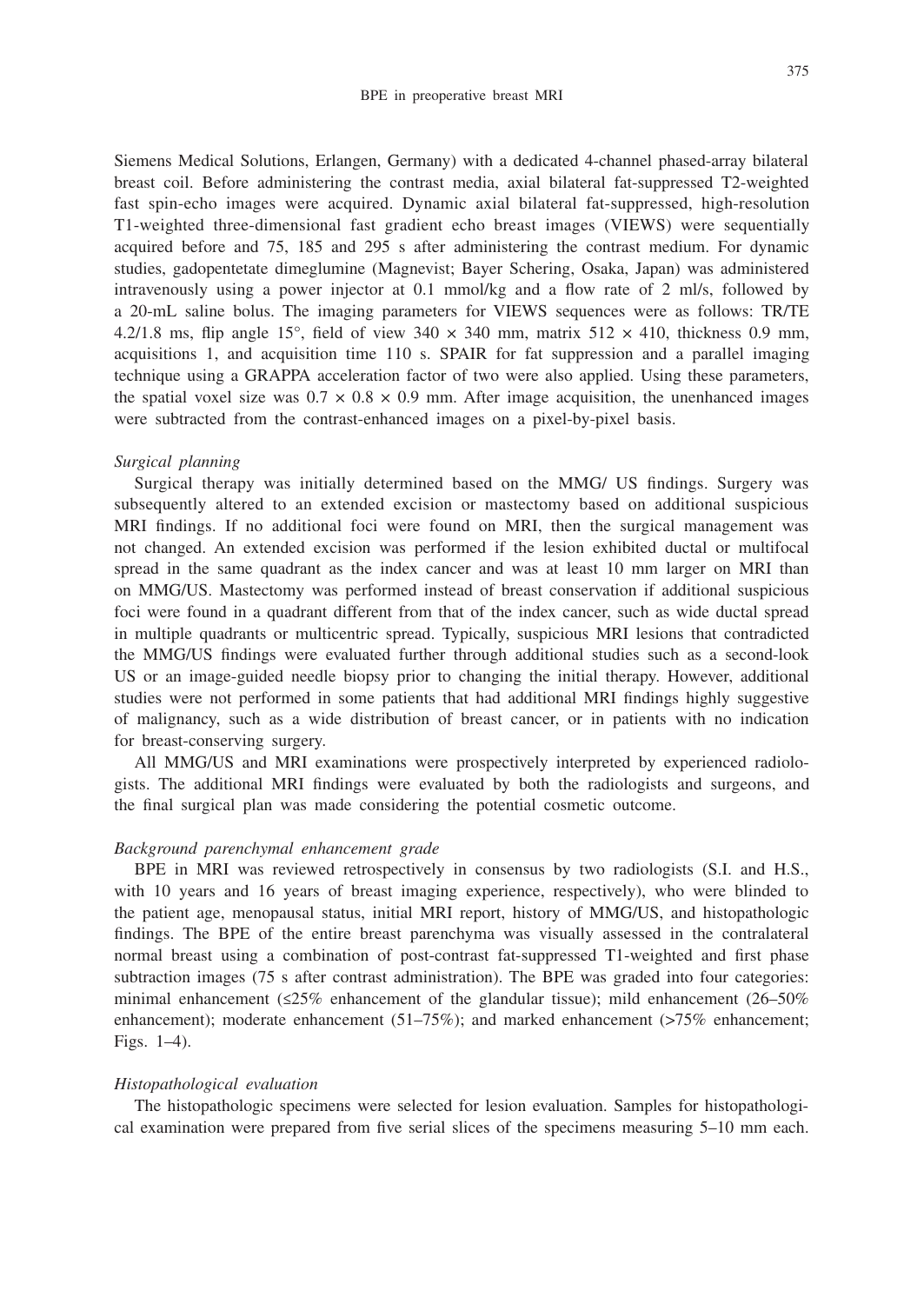

**Fig. 1** A 43-year-old premenopausal woman with invasive ductal carcinoma of the left breast who underwent preoperative breast MRI. The tumor is not shown on the image. The post-contrast, fat-suppressed T1 weighted image of the first phase of dynamic study shows minimal background enhancement.



**Fig. 2** A 35-year-old premenopausal woman with invasive ductal carcinoma of the left breast who underwent preoperative breast MRI. The tumor is not shown on the image. The post-contrast, fat-suppressed T1 weighted image of the first phase of dynamic study shows mild background enhancement.

#### *Medical record review*

The patient records were reviewed using the hospital database system, and the following information was recorded: patient age; menopausal status; surgical management; histological diagnosis; maximum tumor diameter; and T classification. In cases of breast conservation therapy, information concerning the surgical margin status was also collected. In cases where surgery was changed to an extended excision or mastectomy, the additional suspicious MRI findings were categorized as follows: (1) true positive if the malignancy was confirmed on histology (in situ or invasive carcinoma); or (2) false positive if additional malignant lesions were not pathologically proven.

#### *Statistical analysis*

The correlation between the BPE and age or index tumor size was determined using the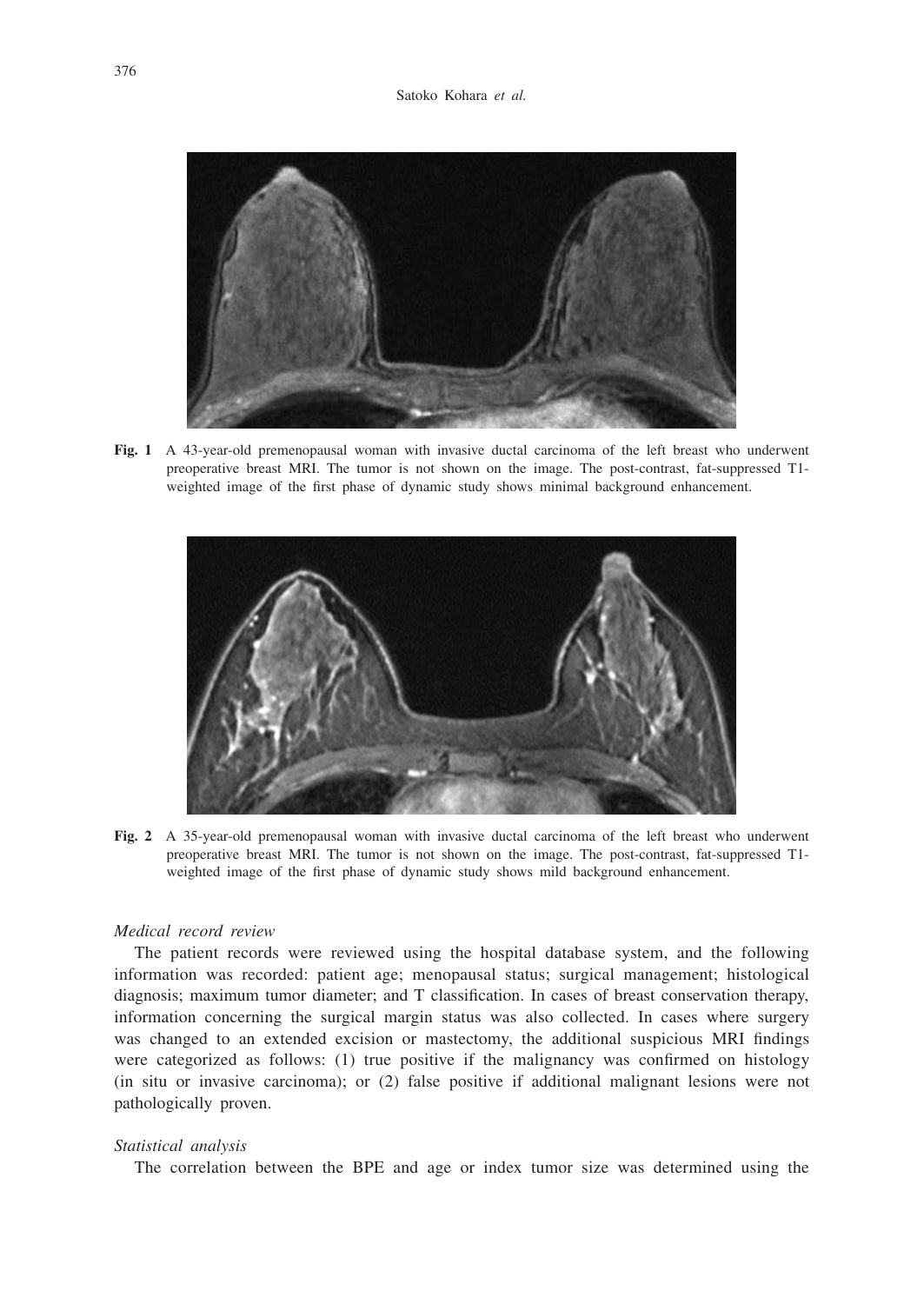

**Fig. 3** A 41-year-old premenopausal woman with invasive ductal carcinoma of the left breast who underwent preoperative breast MRI. The tumor is not shown on the image. The post-contrast, fat-suppressed T1 weighted image of the first phase of dynamic study shows moderate background enhancement.



**Fig. 4** A 40-year-old premenopausal woman with invasive ductal carcinoma of the left breast who underwent preoperative breast MRI. The tumor is not shown on the image. The post-contrast, fat-suppressed T1 weighted image of the first phase of dynamic study shows marked background enhancement.

Shapiro-Wilk and Kruskal Wallis tests. The relationship between the BPE and the menopausal status, change in surgical approach, positive predictive value (PPV) of additional MRI findings when surgical management was changed, and the surgical margin status in cases of breast conservation therapy was evaluated using the Chi-square test. All analyses were performed using SPSS statistics version 20, and a p-value < 0.05 was considered statistically significant.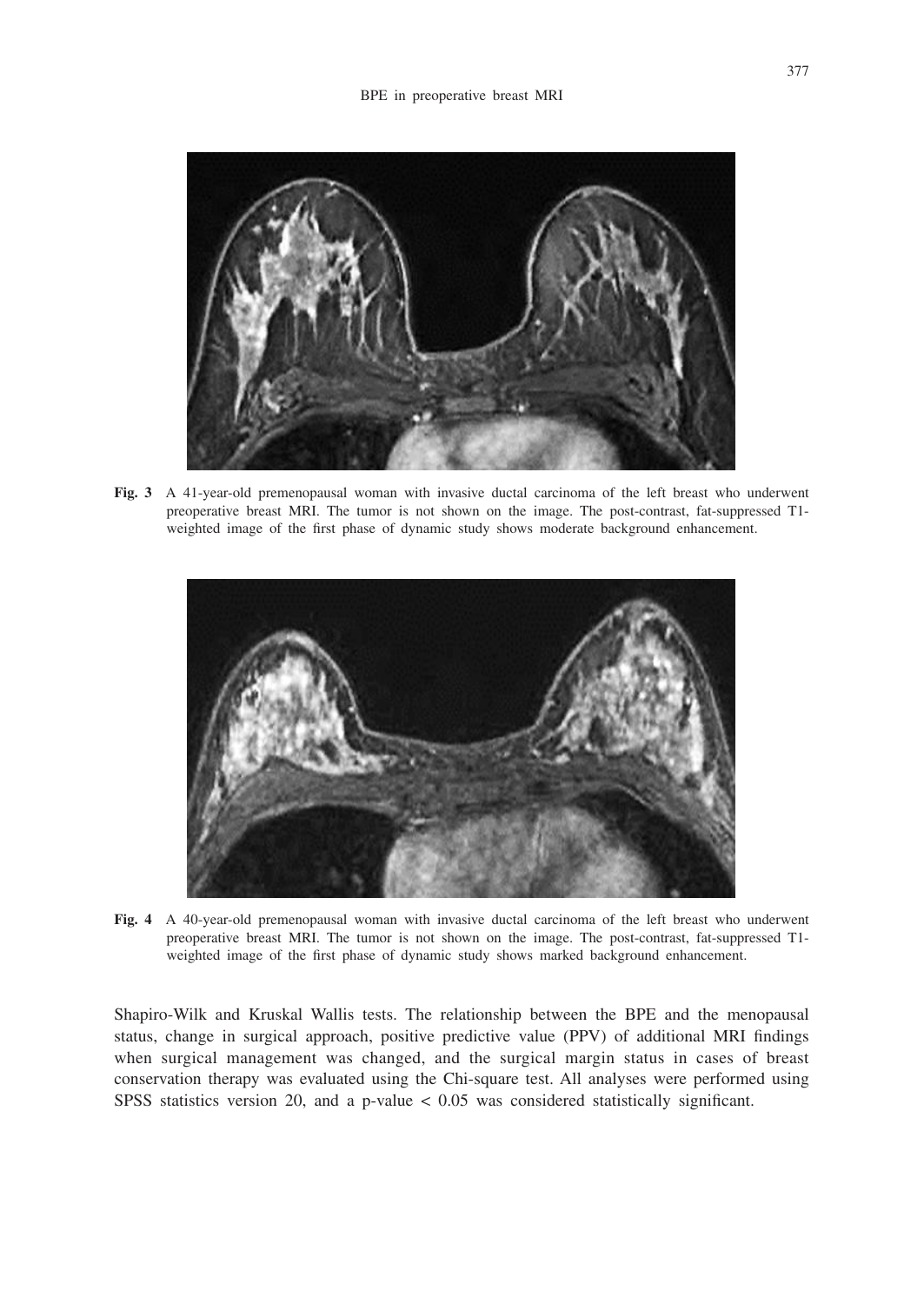#### RESULTS

Of 91 cases, 49 (53.8%) showed minimal BPE, 27 (29.7%) showed mild BPE, 7 (7.7%) showed moderate BPE, and 8 (8.8%) showed marked BPE.

The mean patient age was 55.5 years overall, 58.0 years in the minimal group, 56.1 years in the mild group, 46.6 years in the moderate group, and 46.5 years in the marked group. A total 41.8% of patients (38/91) were premenopausal overall; 28.6% (14/49) were premenopausal in the minimal group, 37.0% (10/27) in the mild group, 85.7% (6/7) in the moderate group, and 100% (8/8) in the marked group. The high-grade BPE groups comprised significantly younger patients  $(p = 0.002)$  and had more premenopausal patients  $(p < 0.001)$  than the low-grade BPE groups.

Table 1 shows the T classification and maximum tumor dimensions. There were no significant variations in the tumor size between the groups ( $p = 0.410$ ). On pathological examination, 16 ductal carcinoma in situ (DCIS) tumors (17.6%), 69 invasive ductal carcinomas (IDCs) (75.8%), 3 lobular carcinomas (3.3%), and 3 mucinous carcinomas (3.3%) were diagnosed.

Table 2 shows the correlation between the BPE grade and the changes in surgical management based on the MRI findings. Surgical treatment was changed in 24 of 91 patients (26.4%) after discovery of suspicious lesions on breast MRI. In 12 patients (13.2%), the excision was wider than initially planned, and in the other 12 patients (13.2%), the surgery was changed from breast conservation therapy to mastectomy. Although the mastectomy rate was greater in the high-grade BPE groups, there was no significant correlation between the BPE and the rates of conversion from breast conservation therapy to more aggressive procedures due to the MRI results ( $p = 0.202$ ).

Table 3 shows the surgical margin status in patients who underwent breast conservation therapy. Six of 79 patients (7.6%) had a positive surgical margin histologically, and none had their surgery altered due to the MRI results; two patients were in the minimal group (two cases of DCIS), three were in the mild group (one DCIS, one IDC, and one lobular carcinoma), and one patient was in marked group (DCIS). One patient in the mild group, who was diagnosed with IDC, underwent reoperation. One patient in the minimal group with DCIS received hormonal therapy postoperatively, and the remaining four patients received additional (so-called boost) radiation. No significant correlation was observed between the BPE grade and the surgical margin status  $(p = 0.324)$ .

Table 4 shows the histological accuracy of additional suspicious MRI lesions in cases where the surgical management was changed. In total, the PPV for the additional tumor foci was 91.7% in the minimal group and 66.7% in the mild group. In the moderate and marked groups, all of the MRI-detected foci were false positives, and the PPV was 0% in both groups. A higher BPE grade was significantly correlated with a decreased PPV for additional MRI findings in mastectomy cases ( $p = 0.026$ ) and overall ( $p = 0.002$ ). There was no significant correlation between the BPE grade and cases of extended excision ( $p = 0.162$ ). In the cases of false positive MRI findings, histopathology revealed sclerosing adenosis and atypical hyperplasia without carcinoma.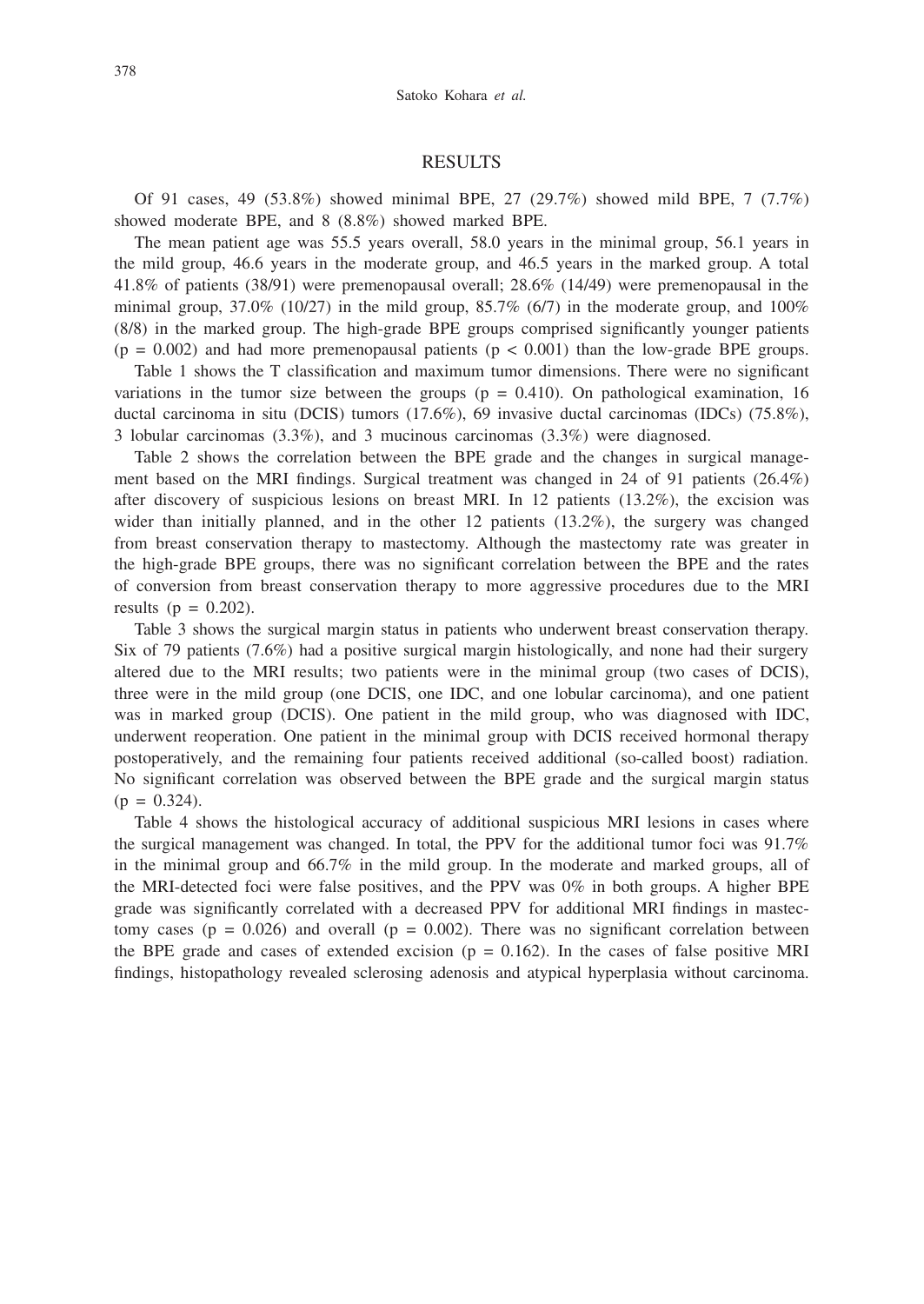|                  | <b>BPE</b>                            |                |           |           |          |  |
|------------------|---------------------------------------|----------------|-----------|-----------|----------|--|
|                  | Mild<br>Minimal<br>Moderate<br>Marked |                | total     |           |          |  |
|                  | $n=49$                                | $n=27$         | $n=7$     | $n=8$     | $n=91$   |  |
| <b>Tis</b>       | 9                                     | 5              | 1         |           | 16       |  |
| T1mic            |                                       | 2              | 0         | $\Omega$  | 3        |  |
| T <sub>1</sub> a | 4                                     |                | 0         |           | 6        |  |
| T <sub>1</sub> b | 10                                    | 7              | $\theta$  |           | 18       |  |
| T <sub>1</sub> c | 17                                    | 10             | 3         | 4         | 34       |  |
| T2               | 8                                     | $\overline{c}$ | 3         |           | 14       |  |
| T <sub>3</sub>   | 0                                     | $\Omega$       | 0         |           | $\Omega$ |  |
| Mean dimension   | $14.7$ mm                             | $12.8$ mm      | $18.3$ mm | $12.9$ mm | 14.2mm   |  |

**Table 1** T Classification & the maximum dimension

**Table 2** Correlation of BPE and changes in operative procedures as a consequence of additional MRI findings

|                               |            |            | <b>BPE</b> |                |            |
|-------------------------------|------------|------------|------------|----------------|------------|
|                               | Minimal    | Mild       | Moderate   | Marked         | total      |
| Change in operative procedure | $n=49$     | $n=27$     | $n=7$      | $n=8$          | $n=91$     |
|                               | 37         | 21         | 5          | $\overline{4}$ | 67         |
| No change                     | $(75.5\%)$ | $(77.8\%)$ | $(71.4\%)$ | $(50.0\%)$     | $(73.6\%)$ |
| Extended excision             |            | 3          |            |                | 12         |
|                               | $(14.3\%)$ | $(11.1\%)$ | $(14.3\%)$ | $(12.5\%)$     | $(13.2\%)$ |
|                               | 5          | 3          |            | 3              | 12         |
| Mastectomy                    | $(10.2\%)$ | $(11.1\%)$ | $(14.3\%)$ | $(37.5\%)$     | $(13.2\%)$ |

**Table 3** Correlation of BPE and surgical margin status

|                     |                  | <b>BPE</b> |            |          |        |        |
|---------------------|------------------|------------|------------|----------|--------|--------|
| Change in operative | Surgical margin  | Minimal    | Mild       | Moderate | Marked | total  |
| procedure           | status           | $n = 44$   | $n=24$     | $n=6$    | $n=5$  | $n=79$ |
| No change           | positive / total | 2/37       | $3^{a}/21$ | 0/5      | 1/4    | 6/67   |
| Extended excision   | positive / total | 0/7        | 0/3        | 0/1      | 0/1    | 0/12   |

a One patient in the mild group, who was diagnosed with IDC, underwent reoperation.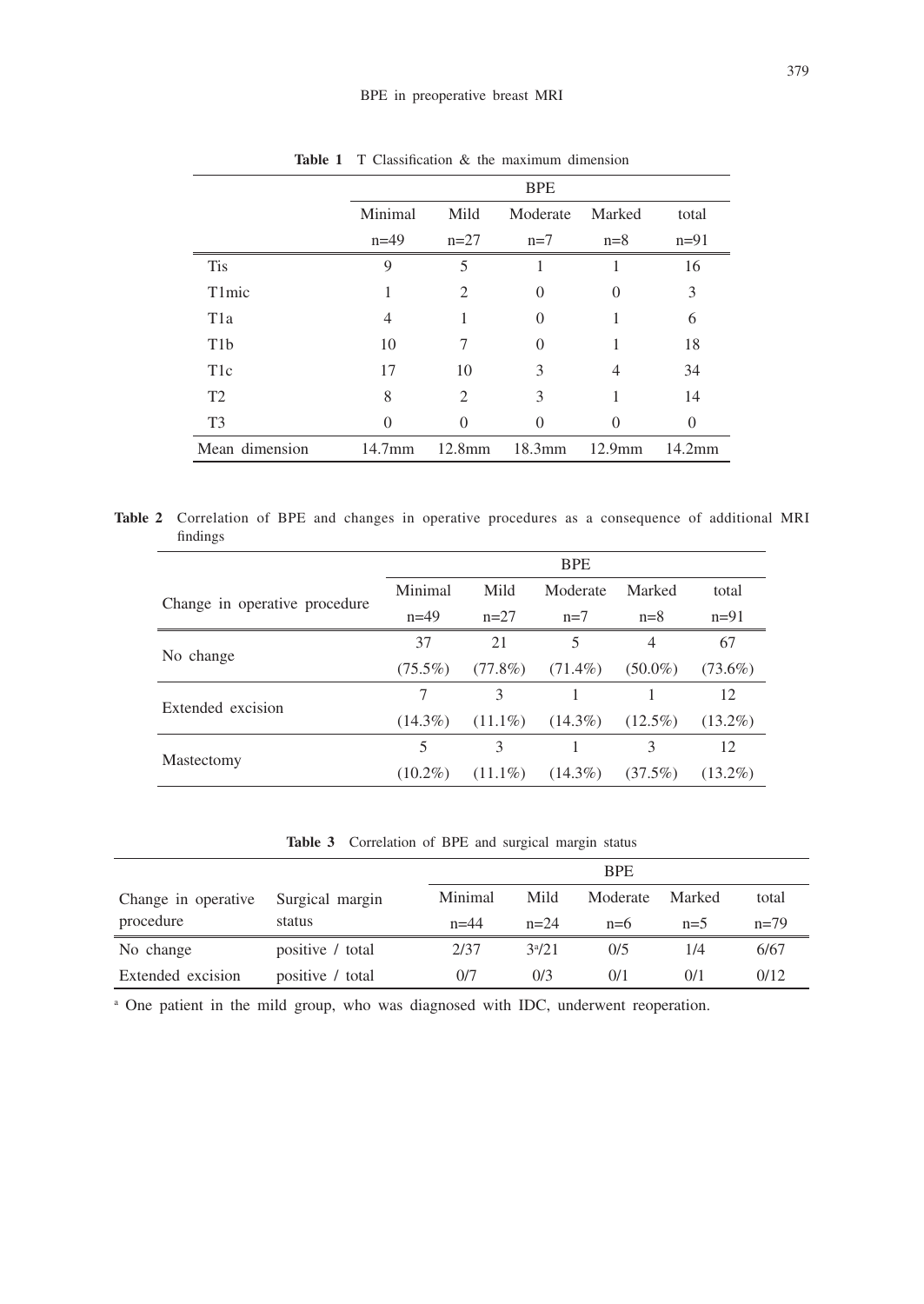|                     |                         | <b>BPE</b> |       |          |                |        |
|---------------------|-------------------------|------------|-------|----------|----------------|--------|
| Change in operative | <b>Additional MRI</b>   | Minimal    | Mild  | Moderate | Marked         | total  |
| procedure           | findings                | $n=12$     | $n=6$ | $n=2$    | $n=4$          | $n=24$ |
|                     | true positive           | 6          | 2     | $\Omega$ | $\Omega$       | 8      |
| Extended excision   | false positive          |            |       | 1        |                | 4      |
|                     | <b>PPV</b>              | 85.7%      | 66.7% | $0\%$    | $0\%$          | 66.7%  |
|                     | true positive           | 5          | 2     | $\theta$ | $\theta$       | 7      |
| Mastectomy          | false positive          | $\Omega$   | 1     | 1        | 3              | 5      |
|                     | <b>PPV</b> <sup>a</sup> | 100%       | 66.7% | $0\%$    | $0\%$          | 58.3%  |
|                     | true positive           | 11         | 4     | $\Omega$ | $\theta$       | 15     |
| Total               | false positive          |            | 2     | 2        | $\overline{4}$ | 9      |
|                     | <b>PPV</b> <sup>b</sup> | 91.7%      | 66.7% | $0\%$    | $0\%$          | 62.5%  |

**Table 4** Correlation of BPE and histological accuracy of additional MRI findings

 $ap = 0.026$ 

 $^{\rm b}$ p = 0.002.

## DISCUSSION

We demonstrated that the degree of BPE affected the clinical assessment of preoperative MRI. For patients in the moderate and marked groups, the PPV for otherwise occult findings diagnosed by MRI was 0%, and the overestimation of the tumor extent based on the MRI results resulted in overly radical surgery. In contrast, a significant number of women in the minimal and mild groups had true positive MRI findings, and generally underwent the appropriate surgical procedure.

When choosing the surgical procedure, identification of multifocal and multicentric disease within the breast is important. Several studies have reported that MRI is more sensitive for detecting multiple malignant foci than are MMG and US. Liberman *et al.* reported that 20% of multifocal cancers and  $7.1\%$  of multicentric cancers were evident on MRI alone.<sup>7</sup> However, while MRI is potentially beneficial, it is also associated with false-positive findings and can lead to overly extensive surgery.8, 9) One plausible reason for false-positive findings is the degree of BPE.

Typically, BPE is bilateral, symmetric, and diffuse in distribution. The degree of overall enhancement is usually minimal or mild, with slow early and persistently-delayed kinetic curves. There is little diagnostic difficulty in classifying these patterns as normal background enhancement. Similar areas of enhancement bilaterally, regardless of distribution, are more characteristic of benign enhancement, such as fibrocystic changes or hormonally mediated background enhancement, than of malignancy.<sup>5, 6</sup> However, an atypical pattern of BPE, such as moderate and marked enhancement, asymmetric or nondiffuse distribution, and rapid-early with plateau or washout-delayed kinetic features, is difficult to diagnose.<sup>10)</sup>

Uematsu *et al.* reported that the accuracy for evaluating the tumor extent in patients with moderate/marked BPE (52%) was significantly lower than in patients with minimal/mild BPE  $(84\%; p = 0.002)$ .<sup>11)</sup> In contrast, most studies of surgical impact due to preoperative breast MRI do not consider the degree of BPE. Houssami *et al.* performed the most widely known systemic review and meta-analysis on the impact of MRI on surgical treatment and found that 11.3% of patients were switched to a more extensive surgery due to true positive detection. However, 5.5% of patients underwent more extensive surgery due to false positive detection.12) In the present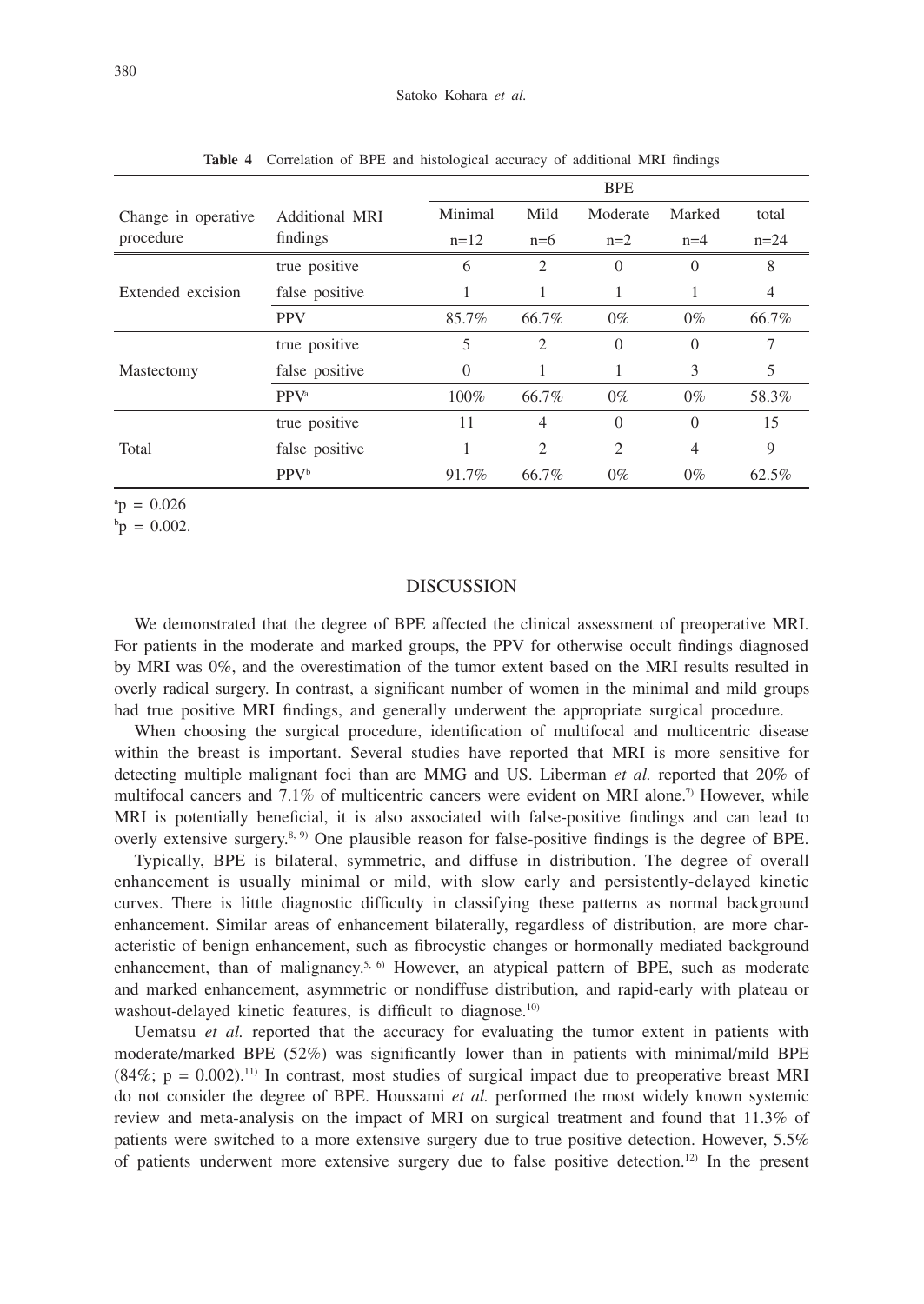study, the rate of conversion to more extensive surgery due to true positive detection on MRI was 0% (0/15) in the moderate/marked BPE groups, whereas conversion due to false-positive detection was 40.0% (6/15). Conversely, in the minimal/mild BPE groups, the rate of conversion to more extensive surgery was 19.7% (15/76) due to true-positive detection by MRI and 3.9% (3/76) due to false-positive detection by MRI. Our result is consistent with previous reports in finding that BPE on breast MRI affects the accuracy of breast cancer extent assessment.11) Our findings suggest that strong BPE (i.e., the moderate/marked groups) may cause false positives results for tumor detection and thus, unnecessary and more radical breast surgery. Additionally, we suspect that strong BPE may mask actual breast cancer. Conversely, in patients with weak BPE, such as those in the minimal and mild groups, therapy changes based on MRI findings generated favorable outcomes. It is likely that strong BPE would negatively affect and impact surgical planning.

However, preoperative breast MRI has limitation. Emerging data indicate that MRI is not associated with a significant reduction in positive margins and re-excision rates after local excision.<sup>2, 3)</sup> In our study, six out of 79 patients had a positive margin, and their surgical treatment was not changed due to MRI findings. One out of the six patients underwent reoperation. These results were unrelated to degree of BPE. Therefore, false negative detection may lead to underestimation of tumor extent and cause a positive surgical margin and reoperation.

There are a few limitations in the present study. First, this was a single-site, retrospective study, which potentially limits the generalizability of the results for prospective assessment of BPE in a diverse group of radiologists and patients. Another limitation was the small size of the moderate and marked BPE groups. Therefore, these findings should only be considered preliminary.

In summary, the degree of BPE affects the clinical assessment of preoperative MRI. Strong BPE causes false-positive breast MRI findings and may lead to overly extensive surgery, whereas MRI may be beneficial in select patients with weak BPE. When using preoperative MRI to help select the surgical treatment, the degree of BPE should be considered.

#### ACKNOWLEDGEMENTS

The authors would like to thank the radiological technologists of the MRI and MMG/US unit at our institute. In addition, the author also would like to express appreciation for breast surgeons for their great support.

Conflict of Interest: None

#### REFERENCES

- 1) Kuhl CK. Current status of breast MR imaging. Part 2. Clinical applications. *Radiology*, 2007; 244: 672–691.
- 2) Turnbull L, Brown S, Harvey I, Olivier C, Drew P, Napp V, Hanby A, Brown J. Comparative effectiveness of MRI in breast cancer (COMICE) trial: a randomised controlled trial. *Lancet*, 2010; 375: 563–571.
- 3) Houssami N, Hayes DF. Review of preoperative magnetic resonance imaging (MRI) in breast cancer: should MRI be performed on all women with newly diagnosed, early stage breast cancer? *CA Cancer J Clin*, 2009; 59: 290–302.
- 4) Molleran V, Mahoney MC. The BI-RADS breast magnetic resonance imaging lexicon. *Magn Reson Imaging Clin N Am*, 2010; 18: 171–185.
- 5) Kuhl CK, Bieling HB, Gieseke J, Kreft BP, Sommer T, Lutterbey G, Schild HH. Healthy premenopausal breast parenchyma in dynamic contrast-enhanced MR imaging of the breast: normal contrast medium enhancement and cyclical-phase dependency. *Radiology*, 1997; 203: 137–144.